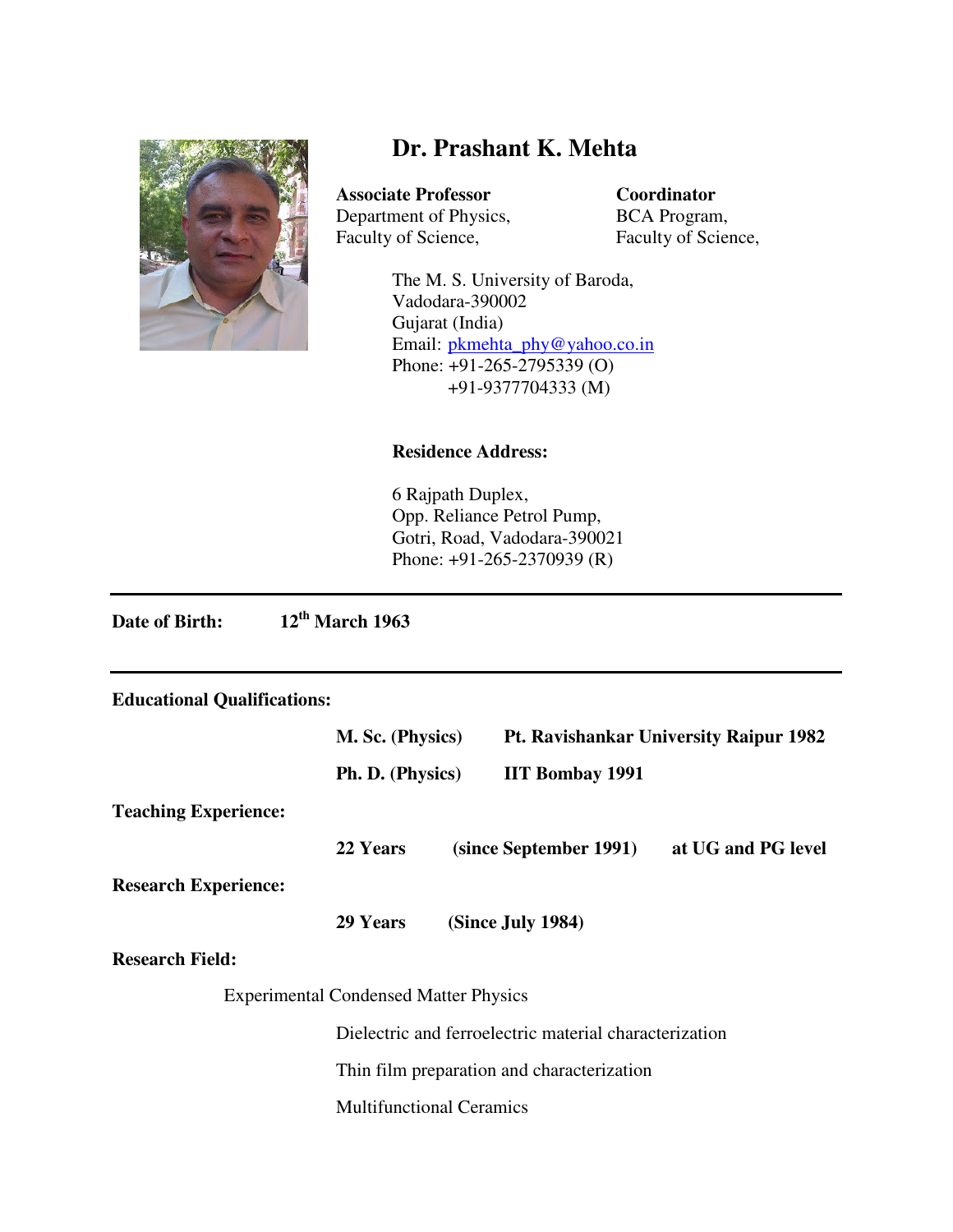#### Conducting Oxides

# Nano Ceramics

# **Current Research Interests:**

Detailed Crystal Structure Analysis Swift Heavy Ion Irradiation Surface Topography and micro structure studies High Energy Storage Devices Impedance Spectroscopy Relaxor Ferroelectrics **Multiferroics** Microwave ceramics Delafossites and other similar conducting oxides

# **Research Projects:**

# **Two Completed: CRS Projects**

- 1. Structure, dielectric and transport study of partial substitution of Eu at A-site in Barium Iron Niobate compounds Funded by UGC-DAE, CSR Indore centre, April 2006 to March 2009
- 2. Swift Heavy ion beam induced modifications in thin film of the Relaxor ferroelectric dielectrics Funded by Inter University Accelerator Centre New Delhi, April 2007 to March 2010

# **Research Students:**

Dr. Devang D. Shah Dr. Bhagwati Bishnoi Mr. Naresh V. Patel Mr. Nishant J. Barot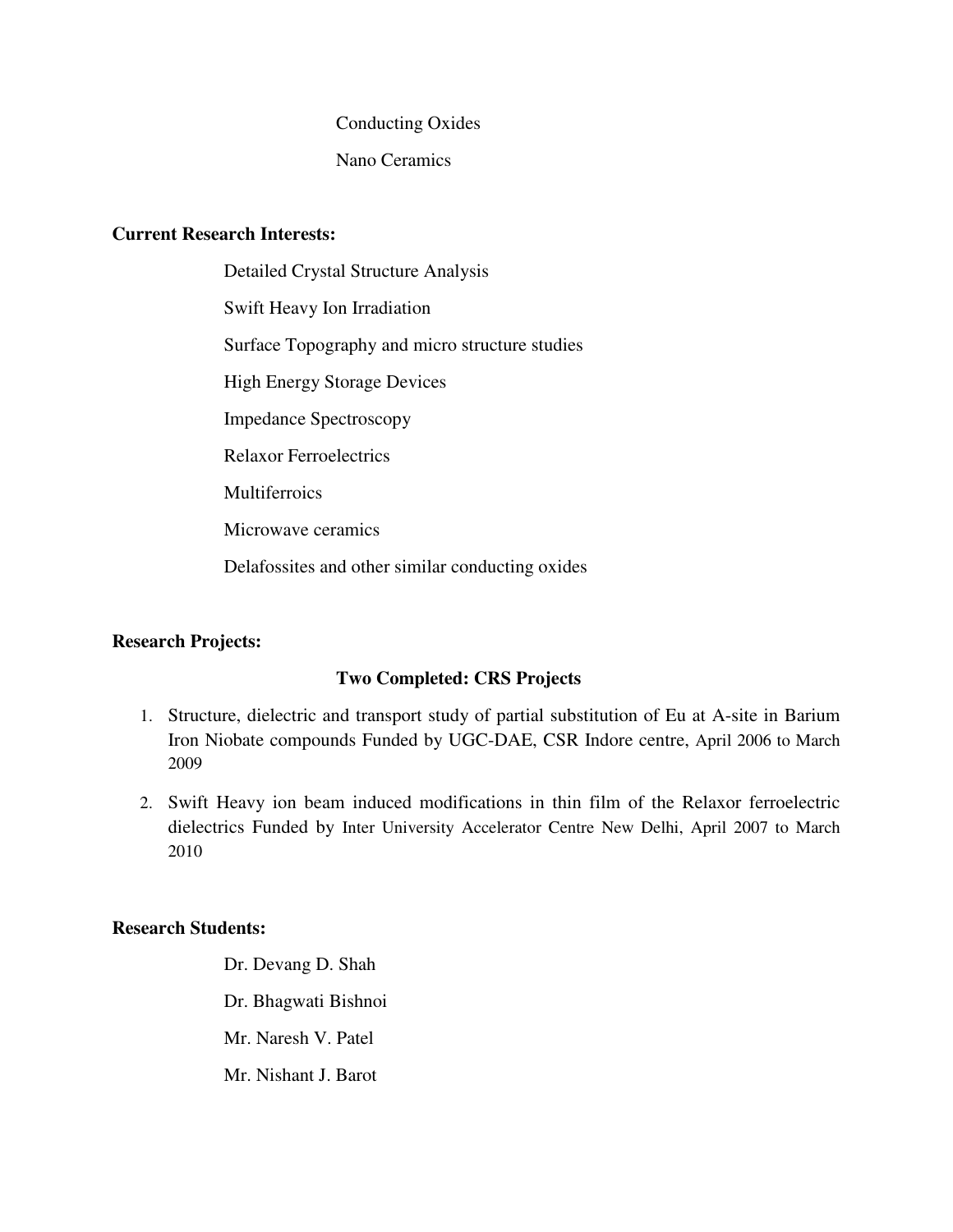#### **List of Journal Publications:**

| <b>Total No. of papers Published in</b> |                                               |    |  |
|-----------------------------------------|-----------------------------------------------|----|--|
|                                         | <i>i.</i> International Journals:             | 20 |  |
|                                         | ii. National Journals/Conference Proceedings: | 34 |  |

#### **Conferences/Seminar/Workshop Attended**

| <i>i.</i> International: | 08 |
|--------------------------|----|
| ii. National:            | 16 |
| iii. State Level:        | 08 |

# **Guest Lectures at Conferences Seminar Workshop:**

Invited Talk on "Structure and dielectric behaviour of  $A(B'B")O<sub>3</sub>$  type Relaxor materials" during National Seminar on Preparation of Nanomaterials & their Applications Feb 2010, Arts, Commerce and Science College, Nandgaon, Nsik Maharastra.

# **International Awards and Recognitions:**

1. **Rietveld XRD analysis data for three samples were selected for Inclusion in International Centre for Diffraction Data (ICDD) (U.S.A)** 

#### **National Awards and Recognitions:**

- 1. My Research student Mr. Devang's Poster presentation was selected as Best paper in 56<sup>th</sup> DAE Solid State Physics Symposium, in December (2011) held at Chennai.
- 2. My Research student Mr. Devang's Oral presentation was selected as Best Presentation in the Third National Seminar on Advances in Materials Science (NSAMS-2009) in March 2009 held at Tirunelveli, Tamil Nadu.
- 3. My Research student Ms. Bhagwati's Poster presentation was selected as Best poster in the Third National Seminar on Advances in Materials Science (NSAMS-2009) in March 2009, held at Tirunelveli, Tamil Nadu.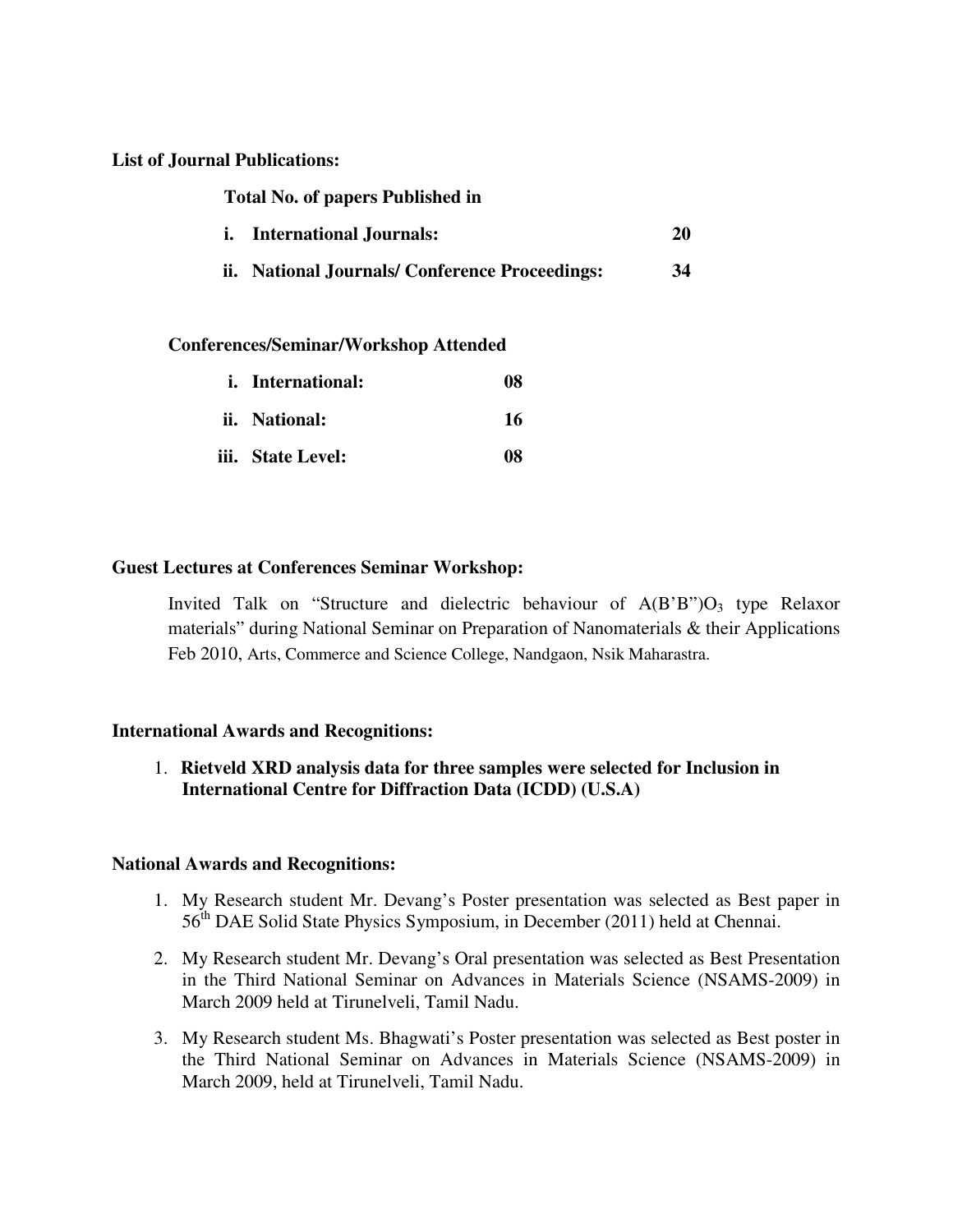#### **Development of research Instruments and measurement Methodology:**

- Our group made programmable Muffle Furness for heating up to 1400 °C
- Our group developed high precision sample holder to carryout Impedance measurements from 80K to 675K as a common facility.

# **Reviewer of journals:**

**J. Nano Electron Physics** 

#### **Current Research Collaborators:**

| Dr. Ravi Kumar      | <b>NIT Hamirpur Himachal Pradesh</b> |
|---------------------|--------------------------------------|
| Dr. V. Ganesan      | <b>UGC-DAE-CSR Indore</b>            |
| Dr. O. G. Sing      | <b>UGC-DAE-CSR Indore</b>            |
| Dr. D. M. Phase     | <b>UGC-DAE-CSR Indore</b>            |
| Dr. R. J. Chaudhary | <b>UGC-DAE-CSR Indore</b>            |
| Dr. P. K. Khanna    | <b>DIAT</b> Pune                     |
| Dr. D. G. Kuberkar  | <b>Rajkot University Rajkot</b>      |
| Dr. C. J. Panchal   | The M.S. University of Baroda        |
| Dr. M. S. Desai     | The M.S. University of Baroda        |
| Dr. Bharti Rehani   | The M.S. University of Baroda        |

**Life Membership of other bodies:** 

**Indian Physics Association (IPA – BARC), Nuclear Track Society of India (NTSI – BARC), Society for Materials Chemistry (SMC – BARC)**